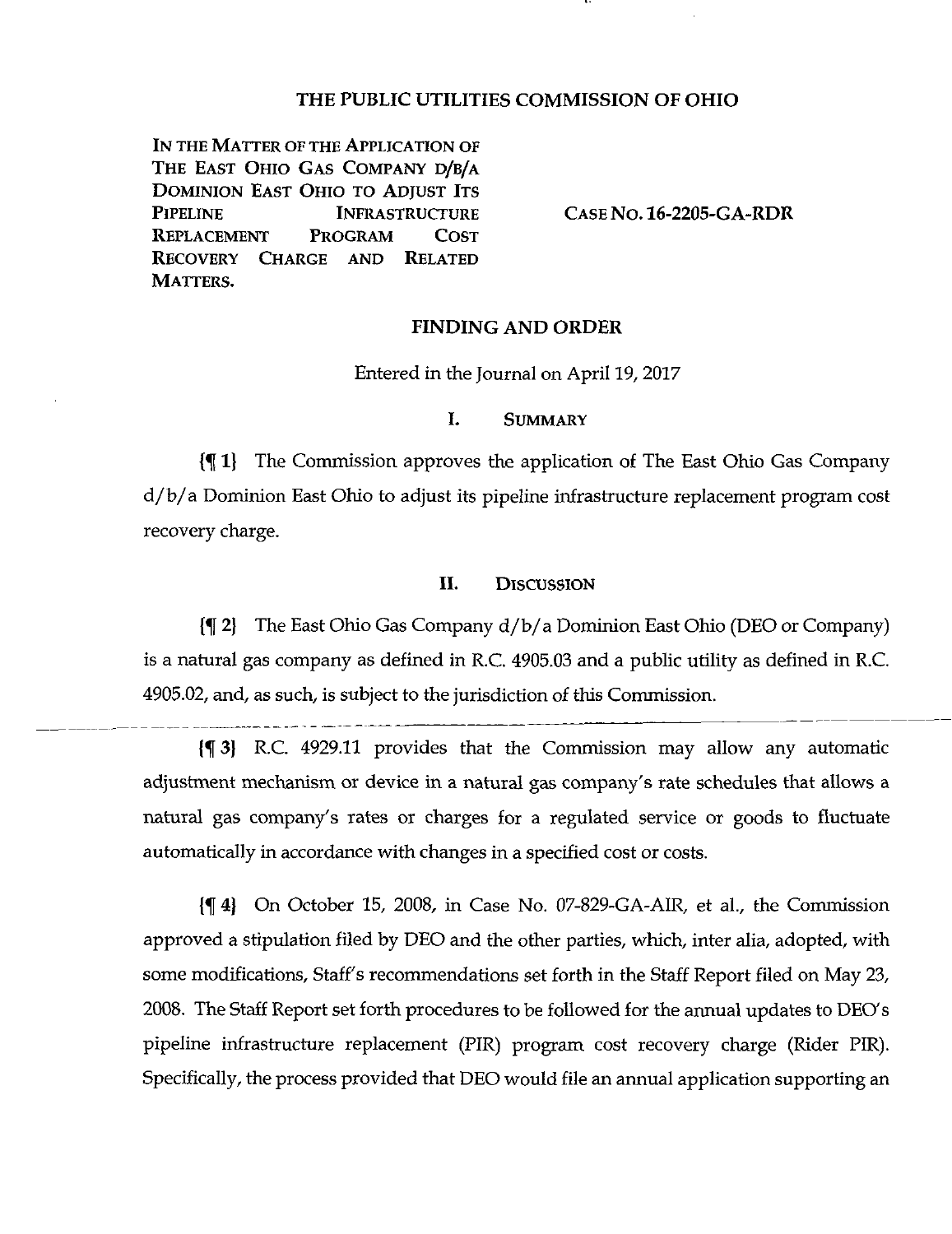initial charge and subsequent adjustments to Rider PIR. In re The East Ohio Gas Co. d/b/a Dominion East Ohio, Case No. 07-829-GA-AIR, et al.. Opinion and Order (Oct. 15, 2008).

If 5} On August 3, 2011, the Commission approved a stipulation that modified DEO's PIR program. As part of the modified program, DEO would transition its Rider PIR filings from a fiscal-year basis to a calendar-year basis. Under this new process, DEO is to submit a prefiling notice by November 30 each year, and an updated filing with actual data by February 28, with the goal of the revised Rider PIR charge becoming effective as of the first billing cycle in May of each year. In re The East Ohio Gas Co. d/b/a Dominion East Ohio, Case No. 11-2401-GA-ALT (2023 PIR Case), Opinion and Order (Aug. 3, 2011).

{f 6) On September 14,2016, the Commission approved a stipulation that extended DEO's PIR program and Rider PIR through 2021. In re The East Ohio Gas Co. d/b/a Dominion East Ohio, Case No. 15-362-GA-ALT, Opinion and Order (Sept, 14, 2016).

If 7) The current Rider PIR charge is: \$8.12 per month for General Sales Service (GSS) and Energy Choice Transportation Service (ECTS) customers; \$53.47 per month for Large Volume General Sales Service (LVGSS) and Large Volume Energy Choice Transportation Service (LVECTS) customers; \$253.22 per month for General Transportation Service (GTS) and Transportation Service for Schools (TSS) customers; and \$0.0564 per thousand cubic feet (Mcf) for Daily Transportation Service (DTS) customers, capped at \$1,000.00 per month. In re The East Ohio Gas Co. d/b/a Dominion East Ohio, Case No. 15-1987-GA-RDR, Finding and Order (Apr. 20, 2016).

{f 8) In accordance with the procedure approved by the Commission in the 2033 PIR Case, DEO filed a prefiling notice in the current proceeding on November 30, 2016. On February 28, 2017, DEO filed an application requesting an adjustment to its current Rider PIR for costs incurred between January 1, 2016, and December 31, 2016. Along with its application, DEO also filed the direct testimony of Vicki H. Friscic and Schedules 1 through 16A in support of its application.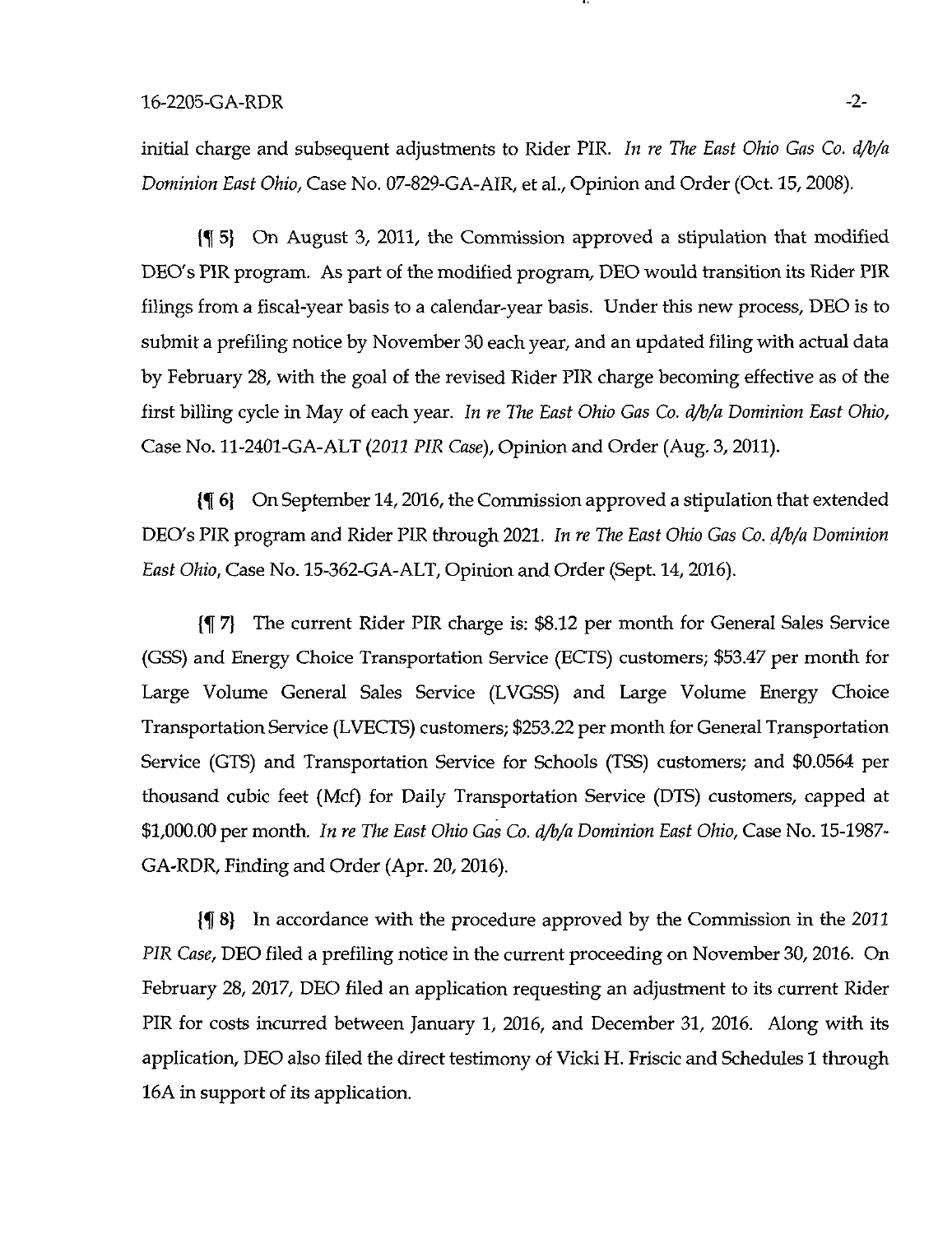If 9) In its February 28, 2017 application, DEO requests that the Commission approve an adjustment to Rider PIR reflecting costs associated with capital investments made during the period January 1, 2016, through December 31, 2016. As reflected in Schedule 1 of the application, DEO submits that the total annual revenue requirement for Rider PIR would be \$156,744,963.29. Further, as proposed in DEO's application. Rider PIR would be increased as follows:

| <b>Rate Class</b> | <b>Current Rates</b> | <b>Proposed Rates</b> | Proposed<br><b>Increase</b> |
|-------------------|----------------------|-----------------------|-----------------------------|
| GSS/ECTS          | \$8.12 per month     | \$9.69 per month      | \$1.57<br>per<br>month      |
| LVGSS/LVECTS      | \$53.47 per month    | \$61.02 per month     | \$7.55<br>per<br>month      |
| GTS/TSS           | \$253.22 per month   | \$321.68 per month    | \$68.46<br>per<br>month     |
| <b>DTS</b>        | \$0.0564 per Mcf     | \$0.0678 per Mcf      | \$0.0114 per Mcf            |

(f 10) In her testimony, Ms. Friscic states that DEO's customers are realizing several benefits from the PIR program including: enhanced service reliability and safety well into the future resulting from the replacement of aging infrastructure; reduced operations and maintenance (O&M) costs that have occurred to date and will continue to occur over time resulting from a lower leak repair rate as compared to the O&M costs that would have been incurred if DEO had not accelerated the replacement of its pipelines; and lower service line costs because DEO now installs and maintains the curb-to-meter service lines that were previously the responsibility of customers. Ms. Friscic provides an overview of the process for adjusting Rider PIR and an explanation for how the calculations were determined in the accompanying schedules, necessitating a total annualized revenue requirement of \$156,744,963.29. Ms. Friscic asserts that Rider PIR allows DEO to continue to provide safe and reliable service through the replacement of dated infrastructure in an accelerated manner. (DEO App., Att. C at 2-14.)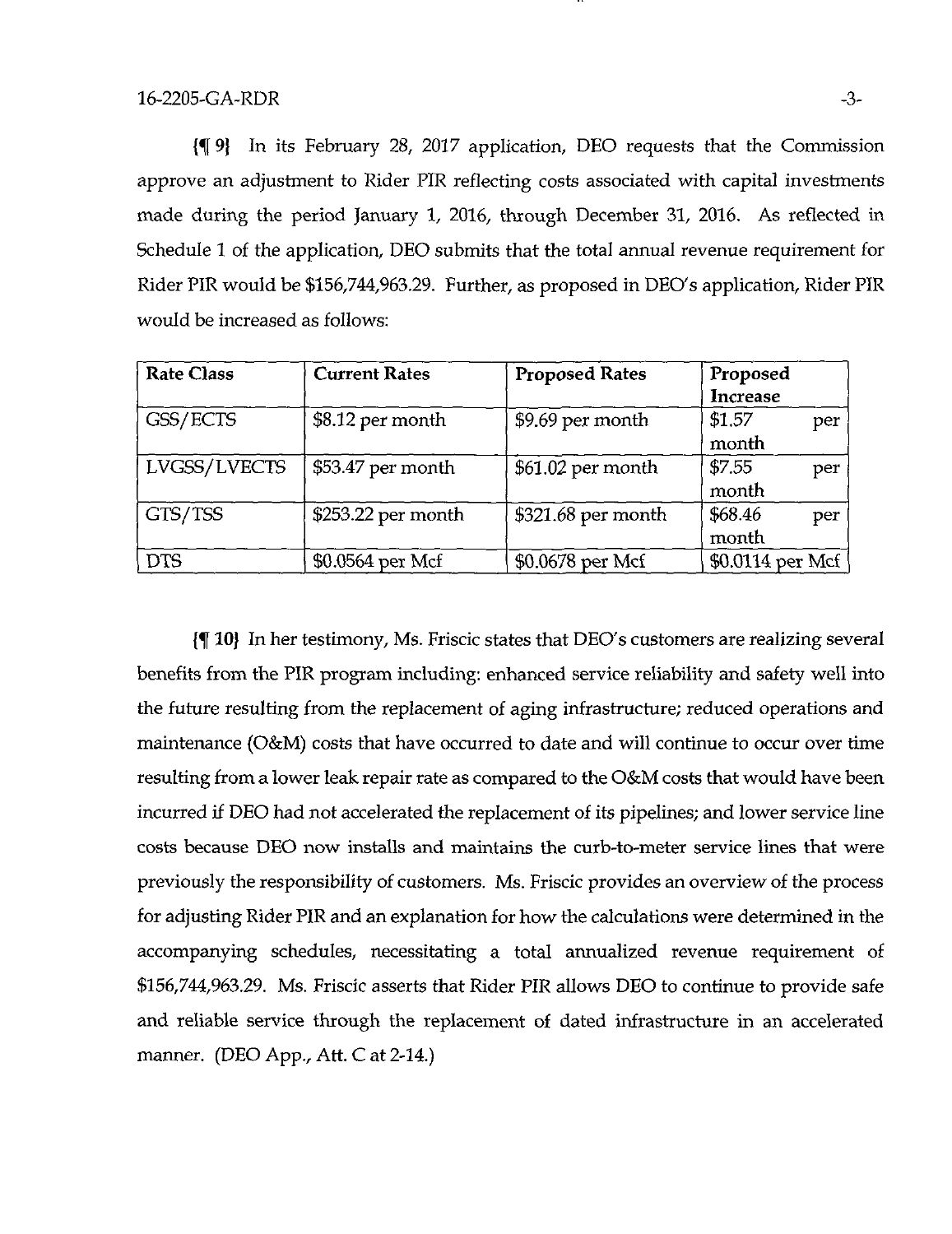If 11} By Entry issued March 1, 2017, the attorney examiner required that Staff and intervenor comments on the application be filed by March 24, 2017, and that DEO file, by March 31, 2017, a statement informing the Commission whether all issues raised in the comments had been resolved.

If 12) Staff filed comments on DEO's application on March 24, 2017. No other comments were filed.

If 13) In its comments. Staff states that it reviewed and analyzed all of the documentation filed by DEO and traced it to supporting work papers and to source data. As part of its review. Staff issued data requests, conducted investigative interviews, and performed independent analyses when necessary. Staff notes that, according to DEO, the Company replaced, in 2016, 170.06 miles of bare steel and cast iron (BS/CI) pipelines and 43,194 service lines (including both main-to-curb and curb-to-meter service lines) and moved 29 inside customer meters outside. Staff further notes that, including the 2016 replacements and move-outs, the Company reports that, since inception of the PIR program in July 2008, it has replaced a total of 1,374.44 miles of BS/CI pipelines, replaced 314,626 service lines, and moved 1,588 meters outside.

If 14} Based on its investigation. Staff states that it does not have any objections to DEO's application and believes that the Company's calculation of the PIR revenue requirement is supported by adequate data and is properly allocated to the various customer classes. Staff, therefore, recommends that the Commission approve DEO's application as filed.

If 15) On March 28, 2017, DEO filed a statement indicating that, because no issues have been raised with the application, there are none to be resolved, and DEO believes that a hearing in this case is unnecessary. Therefore, DEO requests that the Commission approve its February 28, 2017 application as filed.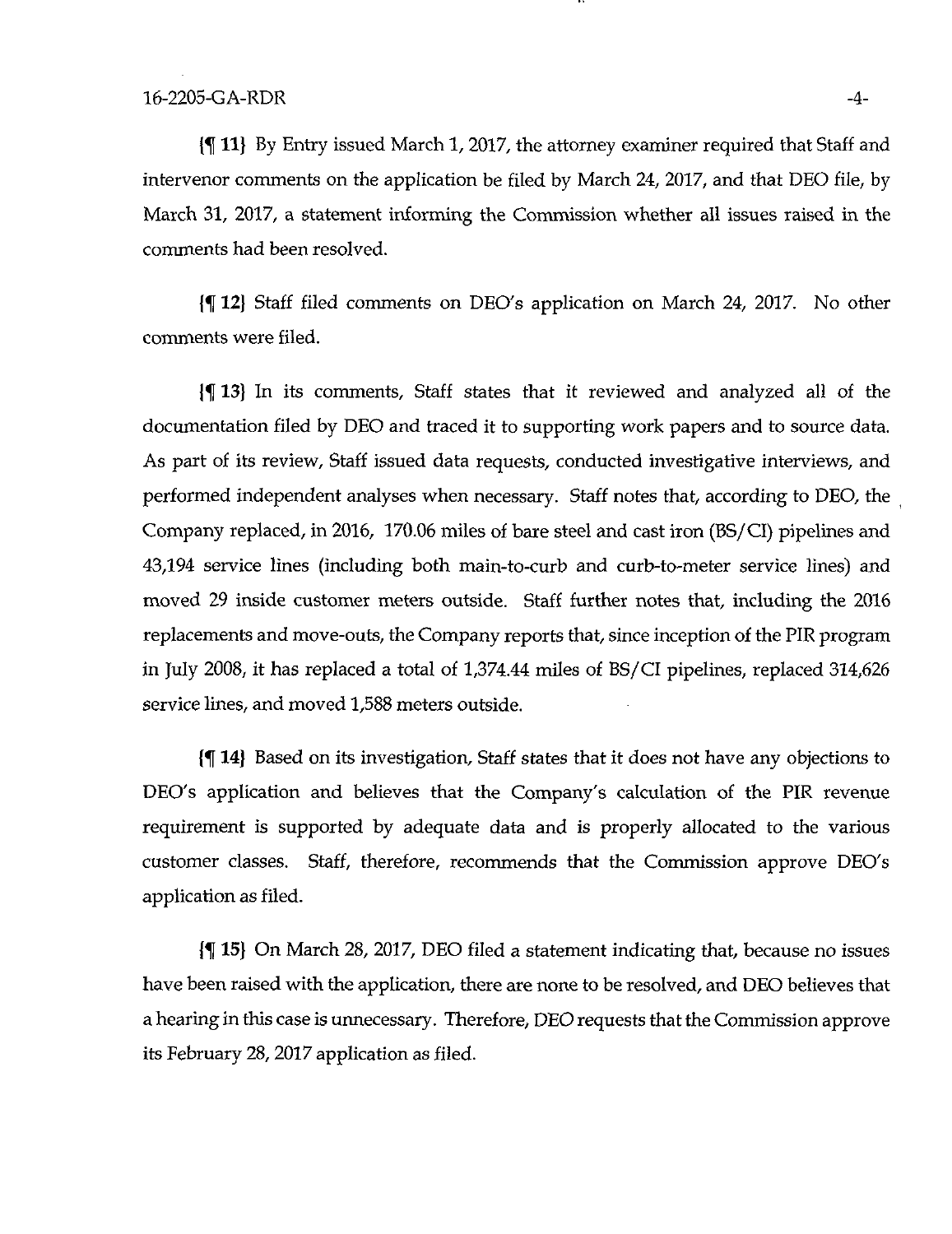$\{\P$  16) Upon consideration of the application and the comments filed by Staff, the Commission finds that DEO's application to adjust its Rider PIR is reasonable and should be approved.

## IIL ORDER

If 17} It is, therefore.

If 18) ORDERED, That DEO's application to adjust Rider PIR is approved. It is, further.

If 19) ORDERED, That DEO is authorized to file tariffs, in final form, consistent with this Finding and Order. DEO shall file one copy in this case docket and one copy in its TRF docket. It is, further.

If 20) ORDERED, That the effective date of the new tariffs shall be a date not earlier than the date upon which the final tariff pages are filed with the Commission. It is, further,

If 21) ORDERED, That DEO notify its customers of the changes to the tariffs via bill message or bill insert within 30 days of the effective date of the revised tariffs. A copy of the customer notice shall be submitted to the Commission's Service Monitoring and Enforcement Department, Reliability and Service Analysis Division at least ten days prior to its distribution to customers. It is, further.

If 22} ORDERED, That nothing in this Finding and Order shall be binding upon the Commission in any future proceeding or investigation involving the justness or reasonableness of any rate, charge, rule, or regulation. It is, further.